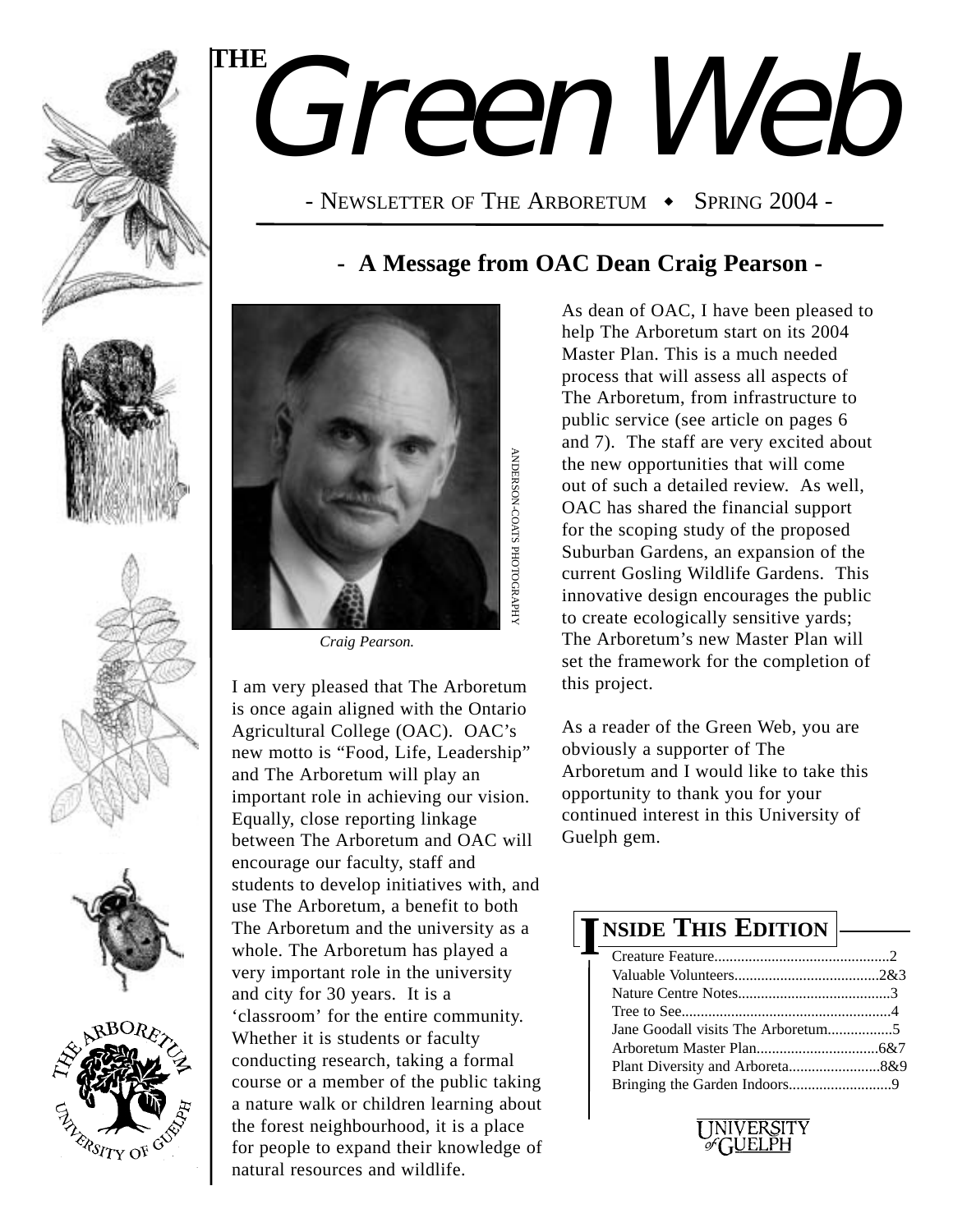### 2 **- Creature Feature - Yellow-Bellied Sapsucker (***Sphyrapicus varius***) -**



*A yellow-bellied sapsucker and several wasps feed at sapsucker wells.*

#### *by Chris Earley*

If someone called you a "Yellowbellied Sapsucker," you would likely be shocked and insulted. I, however, would consider this to be a compliment. Let me tell you why.

Early in the spring, yellow-bellied sapsuckers return from their southern haunts in the eastern U.S., though a few do overwinter in southern Ontario (we had one stay in The Arboretum last winter). While not as impressive as a pileated or as flashy as a red-headed woodpecker, the yellow-bellied sapsucker is special in

other ways. For example, they are the birds that make those lines of small squarish holes you see along tree trunks. These "wells" collect sap from the trees which in turn is collected by the sapsuckers, who also eat any insects that get stuck in the sap. But this food source isn't only used by the sapsucker; many other wildlife species use it, too. In fact, there is a strong link between the sap wells and the ruby throated hummingbird's ability to survive spring. Very few hummingbirdfriendly flowers are blooming in early spring, but the wells provide a tasty, sugar-filled snack for hungry hummers. Other creatures that feed on sap from the wells include orioles, flying squirrels, wasps, other woodpeckers and many species of warblers.

So, how does the yellow-bellied sapsucker do it? The beaks of these birds have flat sides, making them very chisel-like. They peck with their beak to cut the edges of the square well, then they chisel off the center. Sapsuckers may do this a couple of times before the well is deep enough to collect sap. They also use their beak as an instrument. Early in the spring, you may hear the "Morse code" of staccato knocks that this species uses to proclaim its territory and attract a mate. And once a mate is found, the beak is used for another purpose: nest building. Sapsuckers drill a cavity into a tree

trunk or branch, often choosing living wood that has a decaying centre. This is where they lay their eggs and



*A ruby-throated hummingbird feeds at a sapsucker well.*

raise their nestlings. When its brood is all grown up and gone, the sapsucker provides for other wildlife species again by abandoning its cavity nest. These empty holes are used for many years by other cavity nesters such as chickadees and nuthatches.

The web of life goes beyond the regular food chains that most of us think of. If sapsuckers were removed from the picture, not only would it break the sap/insects to sapsucker to predator chain, it would rob other forest inhabitants of a food source (sap wells) and nesting sites (tree cavities). So, if anyone ever calls you a "yellow-bellied sapsucker", you can rightly assume that they think you are valued member of the community.

*The illustrations in this article were created by Kye Schuett, a former co-op student from Guelph Collegiate Vocational Institute (GCVI).*

### **- Valuable Volunteers go Virtual -**

#### *by Rob Guthrie*

There seems to be a new trend developing in volunteer groups throughout the country. The term "Virtual Volunteer" has recently been coined to describe an emerging type of volunteer opportunities, a type that some members of The Arboretum Auxiliary have been participating in

for many years. At the most basic level, according to the folks at serviceleader.org, the term refers to volunteer activities completed in whole or in part via the Internet and a home computer. In effect, something as relatively common as sending an email reminder to a group of volunteers about an upcoming event could be

interpreted as engaging the group as Virtual Volunteers.

To the 75% of Arboretum Auxiliary members who receive occasional email "pleas for help" from me, congratulations on joining the world of Virtual Volunteering!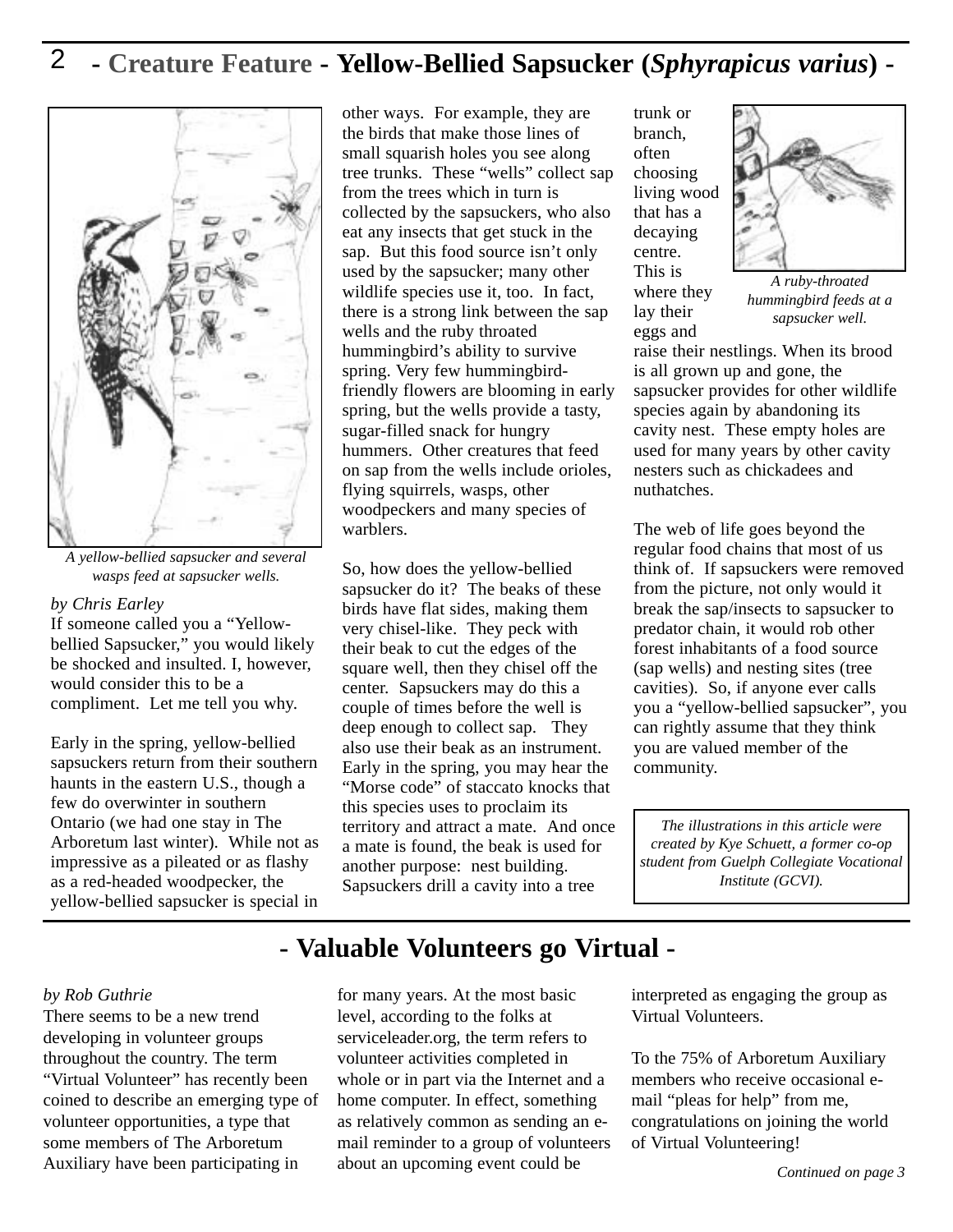Now, you may not think that The Arboretum (a place where many volunteers come to get their hands dirty and to spend time growing, digging, and weeding) would have much to offer in this from of volunteering. But, in fact, off-site volunteers have helped The Arboretum maintain our website for many years, more than one database has been developed and kept up-todate using volunteer efforts, and countless communications have been sent via e-mail. All this has taken place for some time, even before the true "computer-geekness" of the volunteer co-ordinator began to fully develop!

There have been some excellent publications produced about the

Virtual Volunteering phenomenon, including "Virtual Volunteering: Current Status and Future Prospects" by Murray and Harrison of the University of Victoria. Their work indicates that although Virtual Volunteering is far less common than more traditional "face-to-face" forms, there are a large number of potential volunteers who would be willing to take on these types of positions. This suggests that new training and technological requirements may have to be put in place in order to make full use of this potential resource.

In my mind, there are many benefits to having at least a part of the overall volunteer program dedicated to Virtual Volunteering. It allows for more volunteer participation, especially

during off hours or when volunteer and staff schedules don't align. It also makes communication between volunteers and staff much easier, and prevents the never ending games of phone tag that makes coordination so much fun. In additional, it allows people to contribute to the success of The Arboretum, even though they may not always be able to physically travel to Guelph. 3

All that being said, it also evident to me that technology will never completely replace more traditional means of volunteer recruitment, participation, and communication. It is, after all, very difficult to dig, weed, plant and prune over the Internet. This, in my mind, is also a very good thing.

#### *by Zoe Fitzgerald*

In the months since the temperature has dropped, I have been approached by many people who are surprised to find out that the Sunday Afternoon Walk programs continue throughout the winter months. I can understand that during the bleak brown days of November and early December, when the fall colours are long gone and the snow has yet to arrive, the idea of venturing outdoors may appear somewhat less than inspiring to some, even with the balmy weather that last



Volunteer Emily Kerton prepares for a winter program.

### **- Nature Centre Notes -**

December brought us. However, when the snow appears, winter programs become some of the most fun and rewarding ones to run and attend!

Some highlights of our winter

programming

include the Christmas Hike 'n' Craft and the Snowshoe Hike. Although it was a freezing blustery day, we had a number of families attending our Christmas program this year, and volunteers Gord Graham and Anna Petraki were happy to help out. Another Arboretum volunteer, Emily Kerton, led the snowshoe hike this year, which attracted about 50 people, as well as the attention of the Guelph Tribune!

I think it is essential to remark that many of the fun and exciting things that go on at the Nature Centre would



JENNIFER

DAGG

Zoe leads walk participants on a search for winter insects.

be almost impossible without the generous help of volunteers. I am continually amazed and delighted at the willingness of these enthusiastic individuals to contribute their time, energy, and knowledge.

I hope you've all had a fun winter, and had the opportunity to spend some time outdoors doing things that you enjoy, whether it be trekking on snowshoes, practicing your winter botany, feeding chickadees, or simply reveling in the snow. I look forward to seeing you at the Nature Centre this spring!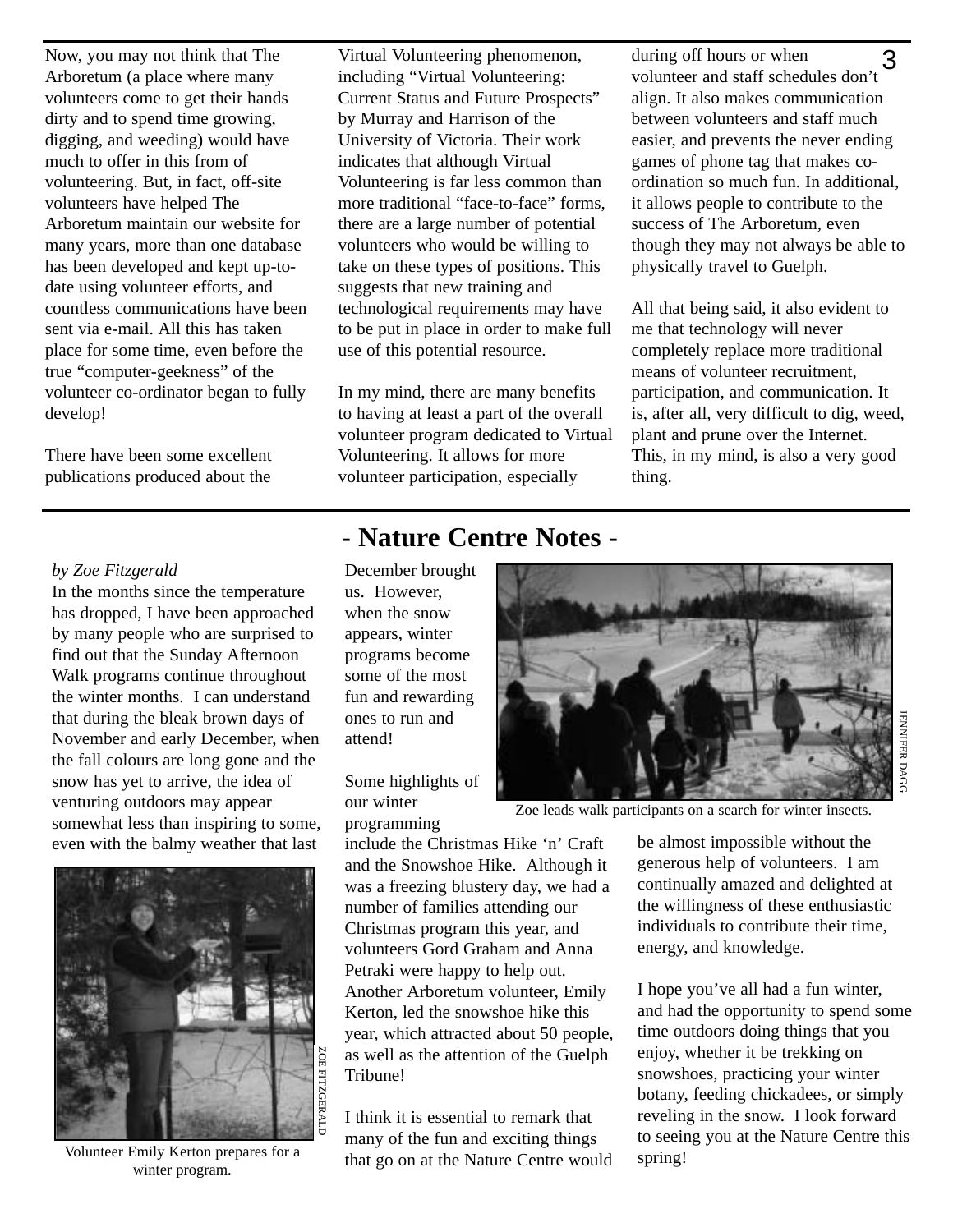### 4 **- Tree to See - European Mountain Ash (***Sorbus aucuparia)* **-**

#### *by Henry Kock*

Common names will often cause confusion but only because we like making associations. "It looks like... an ash...well at least the leaves do sort of!" The Mountain Ash is not a true ash tree of the genus *Fraxinus*, which is in the Olive Family (Oleaceae) with lilac and forsythia. Mountain Ash trees are in the Rose Family (Rosaceae), a very large family that includes hawthorn, serviceberry, crab apple, cotoneaster, quince, cherry, plum, peach, potentilla and of course, roses and many others with fivepart symmetrical flowers.

Mountain Ash are so named for the compound leaf and affinity to slopes, cliffs and rocky mountain tops - places where deer or moose can't easily browse the young plants to oblivion. I see many seedlings in the wild (especially in the disturbed soils along portage trails) but few ever survive even for more than a few years, due to the heavy browsing.



*Fruit clusters on the European Mountain Ash.*

There are some 80 species of Mountain Ash in the northern hemisphere, primarily in Asia. Three species are found in North America and two (European Mountain Ash and White Beam) in Europe. One of the main reasons that more species are found in Asia is that China, Japan, Korea and southeastern Russia were not subjected to the species extinctions associated with several glaciation periods that occurred in Europe and eastern North America.

European Mountain Ash is the only Mountain Ash to be seen in the wilds of southern Ontario since the two native species (Showy and American Mountain Ash) only fare well naturally north of Owen Sound and Barrie, midway through their range from Newfoundland to B.C. (also south through the high elevations of the Allegheny Mountains deep into the US). For those interested in a rather unique journey in Ontario's Lady Evelyn-Smoothwater wilderness area, take the two day paddle on the Montreal River south from Beauty Lake Road (off Highway. 560 west out of Elk Lake) through Smoothwater Lake and portage across the great divide into the Sturgeon River watershed, to Scarecrow Lake (great campsite on an island there) and hike the trail up to the old fire lookout situated on the highest point of land in Ontario, the Ishpatina Ridge. Along the trail, I walked past huge, old, white pines under which grew Showy Mountain Ash trees as large as I have seen, some with trunks almost 30 cm diameter. Ask me for maps if interested.

European Mountain Ash or Rowan Tree as it is known in England has

been planted in gardens since early settlement, mostly by those who are afraid of the ancient healers. It had the reputation of being able to keep witches away from your house if planted near the entrance. You will notice Rowan Trees when they are in full bloom in June or with the heavy clusters of orangish berries ripening in October and persisting into winter when robins and cedar waxwings feed on them. The Rowan Tree has thus naturalized extensively, along fence lines and woodland edges throughout our area - the seeds dispersed by birds which have adapted to thrive on many of the exotic fruits.

The relatively smooth trunks of European Mountain Ash are sometimes pocked with rows of sap wells that are excavated by the Yellow-Bellied Sapsucker (see page 2). Like sap collecting from maples, the sapsucker drilling does not seriously affect the health of the tree. Mountain Ash are not long-lived trees and so the decline of an old tree is sometimes but incorrectly attributed to the drilling of sapsuckers.

You can find at least one Rowan Tree along almost any residential street. Either some people are still afraid of witches or they love the bright orange fruit display and the birds that feed on them. In the World of Trees collection you can find European Mountain Ash with some of its close relatives, including the native Showy Mountain Ash and some of the single-leaved species from Asia as well as other members of the Rose Family surrounding the Mountain Ash section.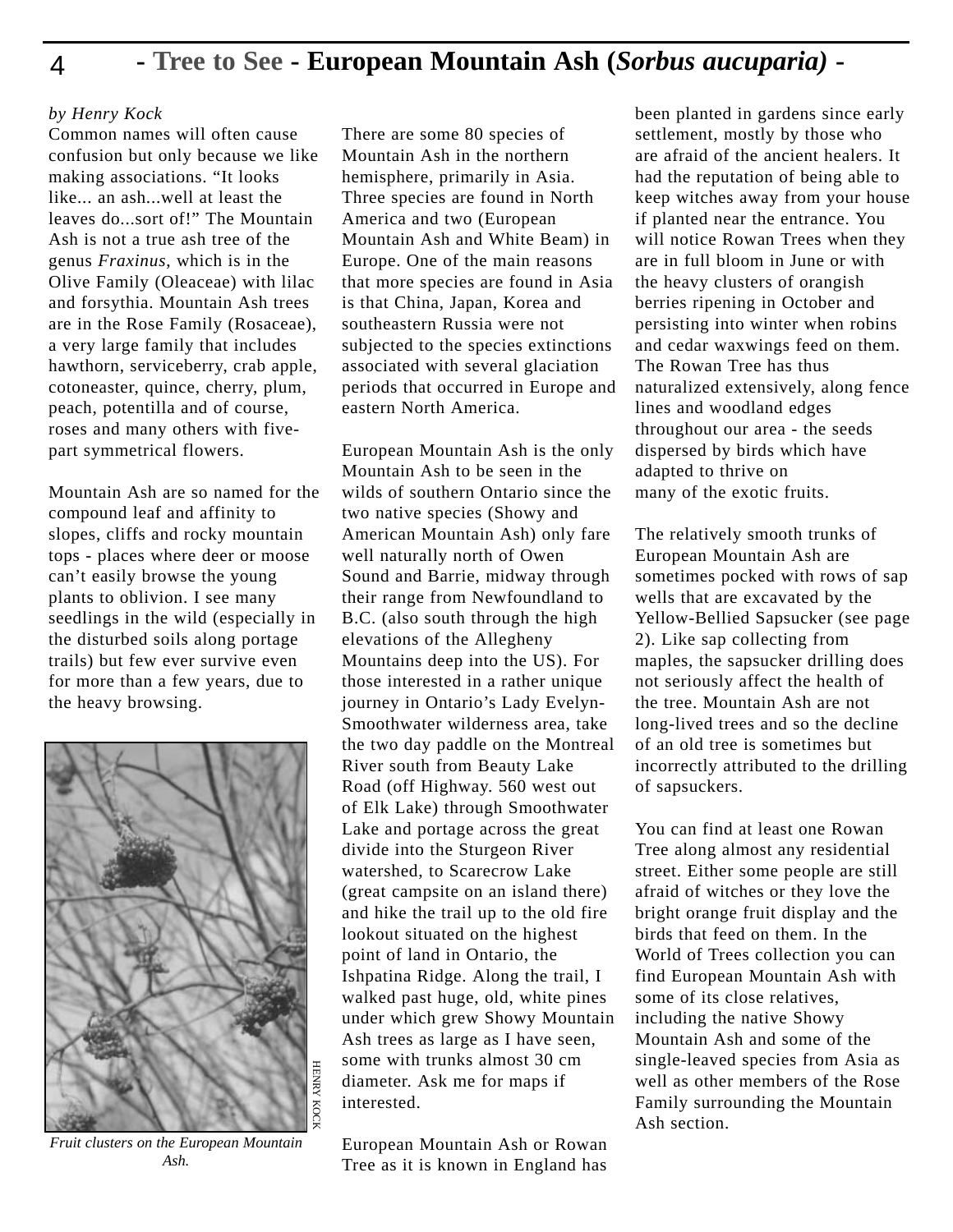### **- Jane Goodall visits The Arboretum-**



*Henry Kock leads the peace garden workshop.*

*by Michele Martin* Roots & Shoots is the Jane Goodall Institute's international environmental and humanitarian program for youth, and its mission is to inspire people to take action to make the world a better place for animals, the environment and the human community. Founded by Jane Goodall in 1991, there are now about 5000 Roots & Shoots groups in 80 countries worldwide,

with about 100 of these in Canada. What does this have to do with the Arboretum?

Well, in September, 2002, the Arboretum generously opened its doors to the Jane Goodall Institute of Canada, providing office space for the NGO's first regional Roots & Shoots Coordinator, Michèle Martin. The role of the Roots & Shoots Regional Office is to provide support for and facilitate networking between groups in Ontario, as well as to provide outreach programs to encourage more schools and other community groups in the region to join the program.

On November 5<sup>th</sup>, 2003, The Arboretum hosted a Roots & Shoots festival with Jane Goodall as the guest of honour. Over 200 Roots & Shoots members from all over Ontario gathered at the Arboretum Centre to participate in workshops, meet Jane Goodall, and share their projects and ideas with one another.

Arboretum staff facilitated a number of workshops, including a Nature Scavenger Hunt, a

Schoolyard Naturalization workshop, and a special workshop involving planting shrubs and perennials in a newly designated Roots & Shoots Peace Garden behind the Arboretum Centre NICOLA MARTIN NICOLAon the Ivey Trail. This garden MARTIN commemorates the Roots & Shoots festival as well as



*Henry poses with Jane Goodall.*

Dr. Goodall's appointment as a UN Messenger of Peace.

For more information about the Jane Goodall Institute or the Roots & Shoots program, please contact:

Michèle Martin, Roots & Shoots Regional Coordinator (Ontario), 519-824-4120, ext. 58736 michele@janegoodall.ca.



*Chris and Nathan Earley present their Roots and Shoots display to Dr. Jane.* 



*Zoe Fitzgerald helps with a Schoolyard Naturalization workshop in the Gosling Wildlife Gardens.*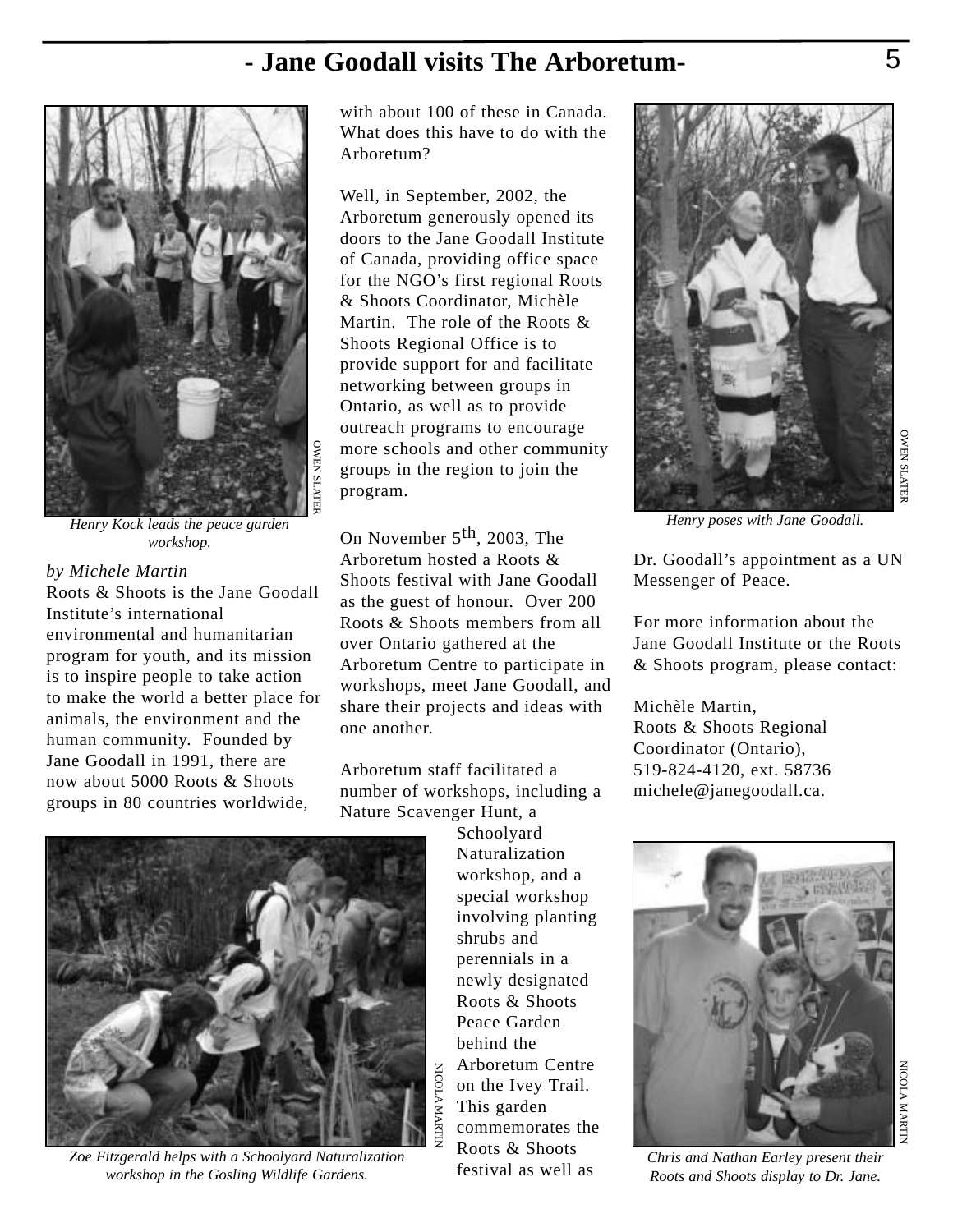### **- A New Master Plan for The Arboretum -**

#### *by Professor Alan Watson*

The Arboretum had its 33rd Anniversary in November 2003 and during those past 33 years, the development of the site, programs and activities have been directed by two master plans. The first master plan was developed under the leadership of Professor Bill Coates. This plan served The Arboretum until 1985 when OAC Dean Freeman McEwen appointed a steering committee, chaired by Professor James Taylor, to update the 1970 Arboretum Master Plan. That master plan was finished in June 1986. Now, 18 years later, the 1986 plan is out of date and requires re-examination in view of changing needs, and the requirement to reflect the new Campus Master Plan (2002). The Board of Governors, along with the Dean of OAC, Professor Craig Pearson, launched the process for updating The Arboretum Master Plan in the fall of 2003. An 18 member steering



committee was formed, chaired by Ms. Robin-Lee Norris of the University of Guelph Board of Governors. Professor James Taylor, Landscape Architecture, is heading the planning team which will oversee and produce the new master plan. Jim's key role in the new master plan is, I believe, strengthened by his leadership in the 1986 plan. We are fortunate to have his expertise

| <b>Schedule For Proposed Planning Process</b> |                          |                                                                |                                          |  |  |  |
|-----------------------------------------------|--------------------------|----------------------------------------------------------------|------------------------------------------|--|--|--|
| $\mathbf{1}$ .                                | <b>Assessment</b>        |                                                                | December 15, 2003 to<br>January 31, 2004 |  |  |  |
| 2.                                            |                          | <b>Consultation</b>                                            | January to February 27                   |  |  |  |
|                                               | 2.1<br>2.2               | Key Issues & SWOT with<br>Arboretum staff                      | January 15                               |  |  |  |
|                                               |                          | Visioning with<br>steering committee                           | January 22                               |  |  |  |
|                                               | 2.3                      | Key Issues & SWOT<br>with steering committee<br>working group. | January 26                               |  |  |  |
|                                               | 2.4                      | Stakeholders meetings                                          | throughout February                      |  |  |  |
| 3.                                            | <b>Public Meeting #1</b> |                                                                | January 29                               |  |  |  |
| 4.                                            | <b>Public Meeting #2</b> |                                                                | April (TBA)                              |  |  |  |
| 5.                                            | <b>Explorations</b>      |                                                                | February 15 to March 15                  |  |  |  |
| 6.                                            | <b>Draft Plan Update</b> |                                                                | March 15 to April 15                     |  |  |  |
| <b>Final Plan</b><br>7.                       |                          |                                                                | April 28 to May 31                       |  |  |  |

being applied to our new master plan.

A new master plan for The Arboretum! This is indeed an exciting development as it offers an opportunity for members of the university and larger community to think about and comment on the

direction of The Arboretum over the next 15 to 20 years. The new master plan will address the following:

- Assessment of physical resources
	- Assessment of current outreach, research, teaching, educational programming and entrepreneurial activities
	- The identification of key issues
- Development of a Vision and Guiding Principles
- **Exploration of Physical Plan** scenarios
- A new Physical Plan
- Framework for future programming/activities in enterprise, research, education and outreach.

The planning process for the master plan development is illustrated below. The process will be guided by a steering committee with wide representation from the University and broader community who use and support The Arboretum (see member list on next page). The steering committee will guide and monitor the progress of the process. In due course, the steering committee will report to the Physical Resources and Properties Committee (PRPC) of the Board of

6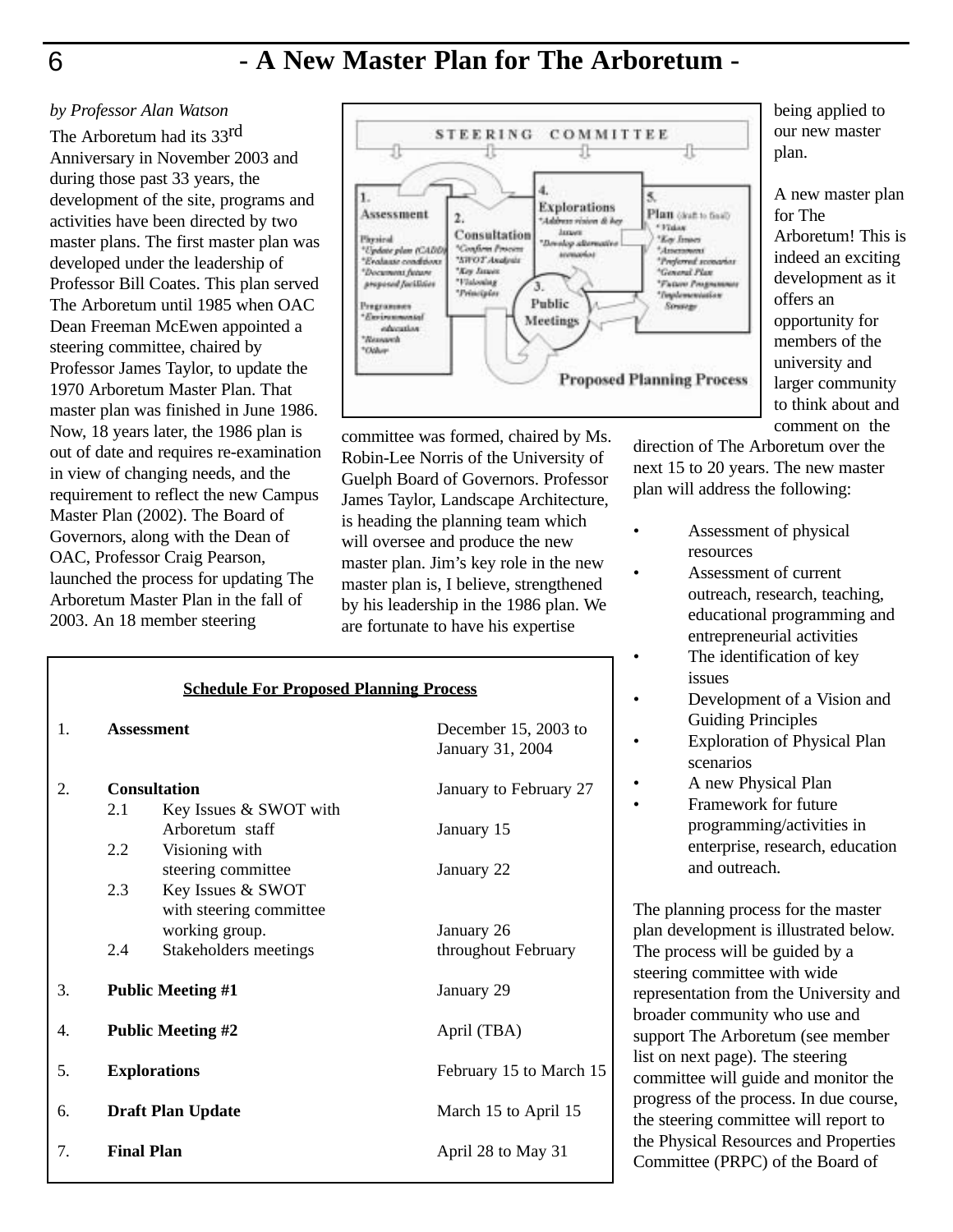

*Robin-Lee Norris speaks at the first public master plan meeting.*

Governors. The planning team, headed by Professor Jim Taylor, will include two graduate student assistants. Along with the support of Arboretum staff, the planning committee will produce the master plan. I am very pleased with the close involvement of Arboretum staff with the planning process. Early in January, for example, the Arboretum staff carried out an assessment of strengths, weaknesses opportunities and threats. This assessment was used by the planning committee to develop eight Key Issues which were then presented to the steering committee during their first meeting.

These Key Issues (in alphabetical order) were:

- Ageing and/or inadequate infrastructure
- Awareness of resources (by others)
- Capacity (teaching, research, outreach - facilities and staffing)
- Role within the University and community
- Stature both locally and globally
- Stronger partnerships
- Sustainable funding
- Urban integration.

As you read this article, the development of the new master plan is in its early stages. It is proposed that we will have a final Arboretum Master Plan by May 31, 2004. (See previous

page for a proposed planning schedule.)

Following consideration of the final Arboretum Master Plan by the University's Board of Governors it is expected that the master plan would be adopted and become part of the University's long-term vision, along with the Campus Master Plan which was adopted in 2002.

It is anticipated that once the Arboretum Master Plan is accepted by the Board of Governors it will form the template upon which we will develop a Business Plan to create a medium-term financial framework for our operations, i.e., implementing the Arboretum Master Plan.

The strength of the planning process, outlined above, is the diverse backgrounds of those who are providing input and who are overseeing the process. In addition to this, there are opportunities for you to offer insights, ask questions and direct investigation. You can contact the

planning team in the following ways:

E-mail arboplan@uoguelph.ca Telephone 519-824-4120, ext. 58719 Mail The Arboretum, University of Guelph, Guelph, ON N1G 2W1 ATTENTION: Master Plan

You can also visit The Arboretum's "new" website for more information and updates on the master plan: htttp://www.uoguelph.ca/arboretum



*Attendees present questions at the first public master plan meeting.*

#### **The Arboretum Master Plan Steering Committee**

| Brian Allen            | (Faculty; Math and Stats.)                                      |
|------------------------|-----------------------------------------------------------------|
| Ann Arrell             | (Canada Blooms)                                                 |
| Stephen Bodsworth      | (Director; Humber Arboretum)                                    |
| Pam Healey             | (Administration; Acting V.P. Development and Alumni<br>Affairs) |
| Melanie Howarth        | (Staff; Human Resources)                                        |
| Lori Bona Hunt         | (Staff; Communications and Public Affairs)                      |
| Jill McCutcheon        | (Faculty; Assoc. V.P. Academic)                                 |
| Amanda Mikelson        | (Student; Fine Arts)                                            |
| <b>Steve Newmaster</b> | (Faculty; Botany)                                               |
| Robin-Lee Norris       | (Commitee Chair; Member of the Board of Governors)              |
| Craig Pearson          | (Faculty; Dean of OAC)                                          |
| <b>Larry Peterson</b>  | (Professor Emeritus; Botany)                                    |
| Chris Pickard          | (Administration; Director, Planning, Engineering, and           |
|                        | Construction, Physical Resources)                               |
| Roberta Porter         | (Arboretum Auxiliary member; Arboretum Donor)                   |
| Jill Roberston         | (Graduate student; Landscape Architecture)                      |
| Jim Taylor             | (Faculty; Landscape Architecture)                               |
| Alan Watson            | (Faculty; Environmental Biology/Director of The                 |
|                        | Arboretum)                                                      |
| Alan Wildeman          | (Faculty; VP Research)                                          |

7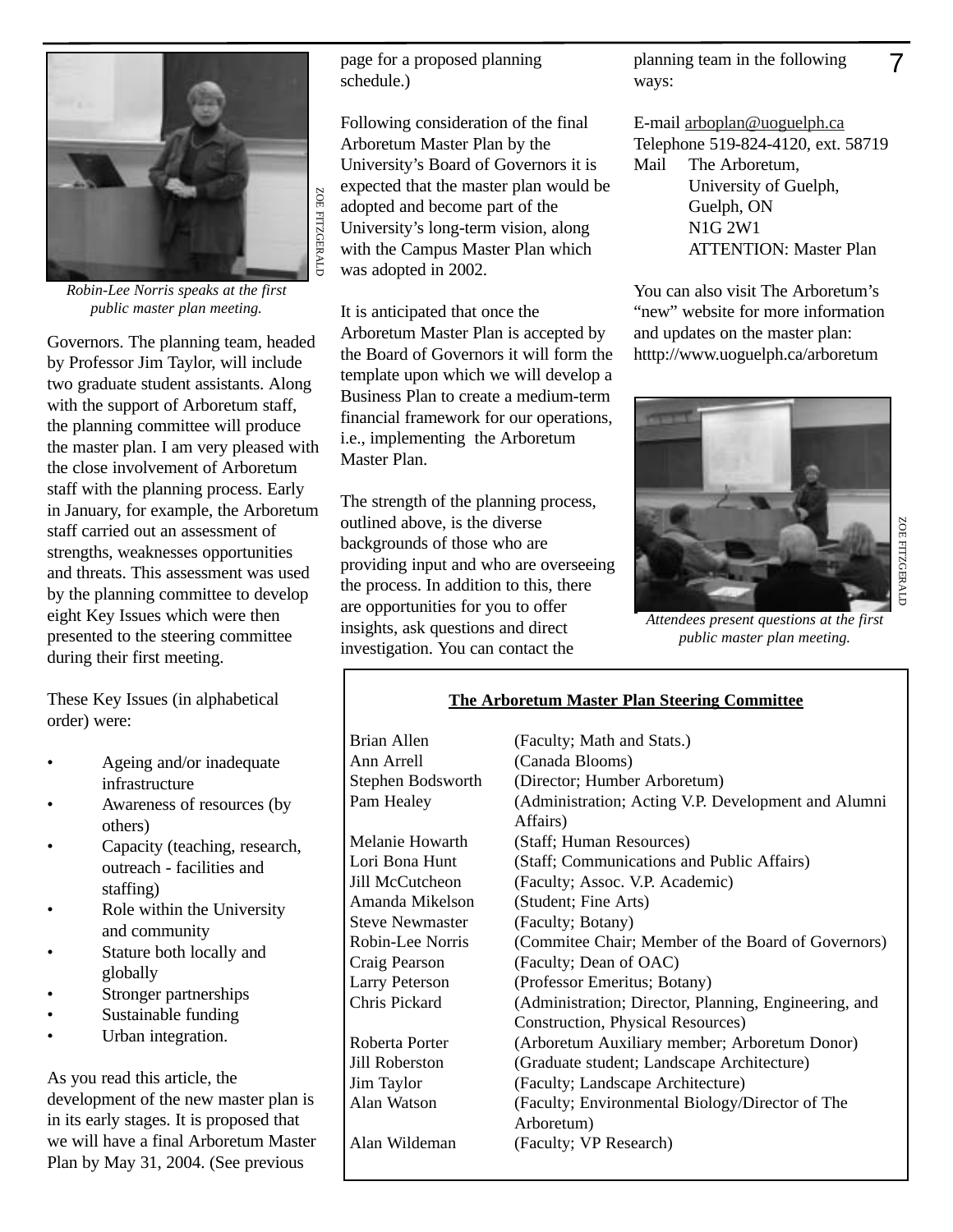### **- Of Plant Diversity and The Evolution of The Arboretum -**

#### *by Henry Kock*

8

Seventy five million years ago, the mountain ranges of today were absent and great inland seas maintained a more moderate climate. A vast warm temperate forest covered most of the earth, including the north polar lands. Ginkgo, Dawn Redwood and many other "Asian species" are found as fossil remnants in northern Canada. Thirty five million years ago the great super continent was shifting apart and the Rockies, Alps and Himalayas were being pushed up. The inland seas, now in a rain shadow, began to dry up and the moderating effect of a large body of water was lost.

Twenty five million years ago, a polar ice cap begins to enlarge and divides the great forest in half. Plant families are separated for the first time. A series of ice ages advanced and retreated, pushing the vegetation and wildlife south. In Asia and America the vegetation could retreat to the south and rebound north in relatively full diversity after the last glacial period ended about 10,000 years ago. A very different situation in Europe reduced plant diversity to a mere handful of what used to exist. The Alps blocked the southward migration of plants; most of the diversity was lost.

The landscaped gardens of Europe had very little to work with until plant explorers began to arrive back from Asia, and later North America. It is little wonder that the plants of China in particular (which virtually escaped



*Young maples planted near the O.A.C. Centennial Arboretum Centre in 1975.*

glaciation) are so coveted in the landscape, they were so different and so diverse.

An Arboretum, and to a lesser extent the garden, is a place where long separated species are reunited, side by side we can see relationships and variation within genera and between species. We can also see how closely all plants are related, no mater where in the world they came from. They, like animals, all have common origin, and common destiny.

#### **The Arboretum at Guelph**

In April of 1970 a new arboretum took shape, an area of 1.5 acres was fenced off from the Harrison Farm, in Guelph, for initial nursery plantings. Professor Robert Hilton was appointed as the first director. Hilton took office in a converted poultry house, part of which remains today as the header house for two small decaying greenhouses. By November of 1970 the master plan was approved in detail. This action set aside in perpetuity the University of Guelph Arboretum site of 331.6 acres on the east boundary of the campus.

The Arboretum at the University of Guelph is 34 years old now. It is one of many arboreta (specializing in arboricultural study of woody or arborescent plants) in the world and is distinguished from a botanical garden in that a botanical garden is usually associated with a medical science



*A recent photograph of The Arboretum Centre, taken from a similar angle.*

university which attempts to grow in cultivation, representatives from the entire plant kingdom for pharmaceutical research. Some arboreta started out as the passionate dream of plant collectors. When the estate was in its prime, with aged specimens of plants from all over the world, it was often passed on to the public domain and funded from endowments or sponsors.

As with most Arboreta the history of Guelph's Arboretum goes back in time. Since the establishment of the Ontario Agricultural College, in 1874, a collection of woody plants was thought to be needed for instructional purposes. The original plantings of the Guelph campus in the 1880s was planned to support teaching and research. While these first plantings fulfilled some of the functions of an arboretum, change and expansion of the university created a need for more arboretum space.

There is little doubt that interest in plants was heightened by the activities taking place at the Arnold Arboretum, with its prominent plant collection program. In 1939, Professor Leslie Hancock proposed a plan for a small arboretum in the north end of the campus. This was followed by a series of proposals, put forward by Dr. R. J. Hilton, Prof. V. Chanasyk and Prof. F. H. Montgomery, concerning the need for an arboretum. An arboretum study committee was formed in April of 1964, and two years later the Board of Governors approved in principle the concept of establishing an arboretum as a "living laboratory", and the master plan was approved in 1970.

Guelph is located in a climate area just north of the major population centres making it an ideal site to select plants for gardens. Dr. Hilton believed that starting a new arboretum would create the opportunity to study plants in greater diversity than earlier plant collections.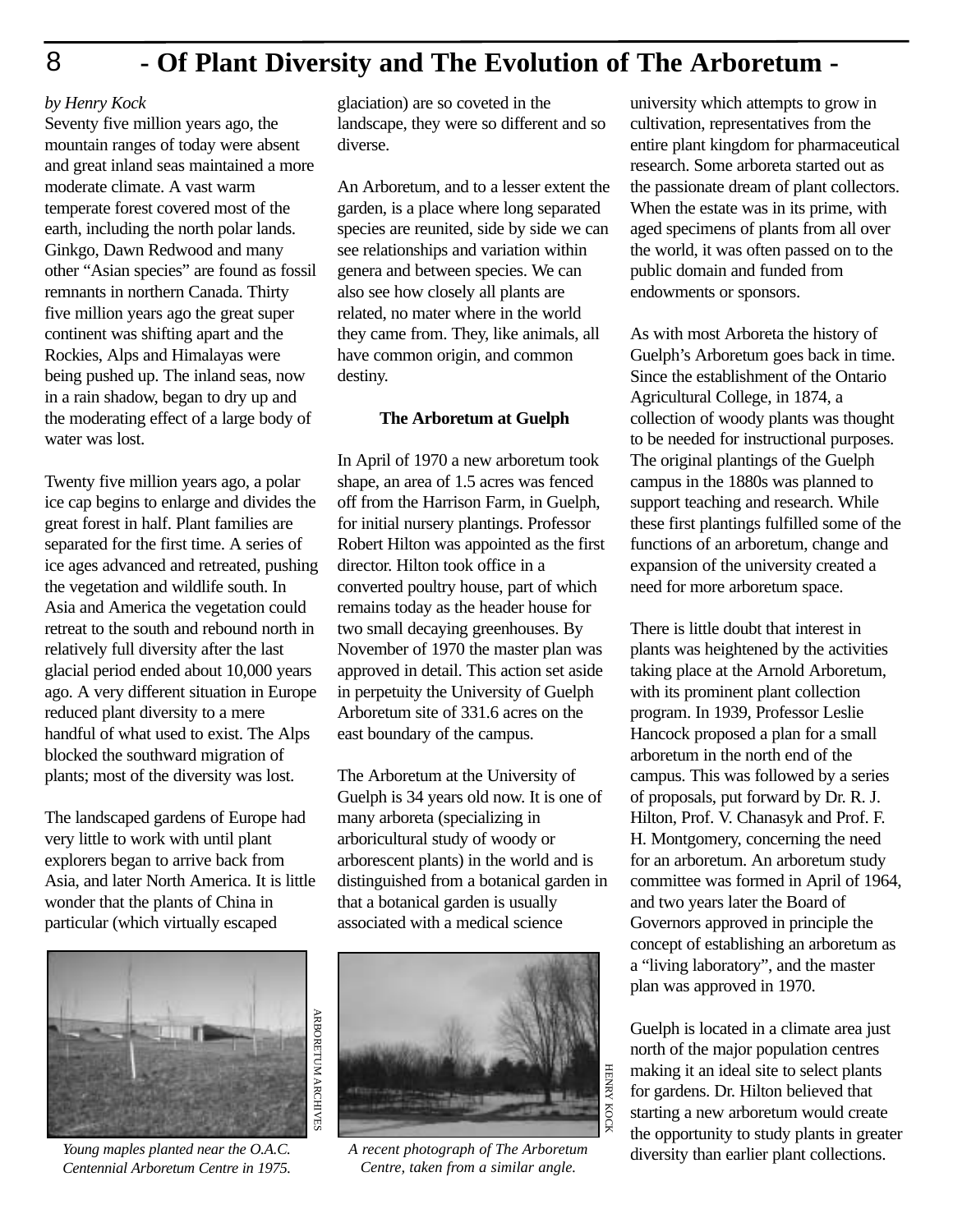One of the most significant features at The Arboretum is that it was to establish more than one specimen of a given species, and preferably from different seed sources.

The Harrison Farm was a windswept tract of eroding farm land when it was set aside by the University for the purpose of establishing an arboretum. Hilton set about purchasing plants from nurseries in order to get something established as soon as possible. An education trip to the Arnold Arboretum in 1984 gave the staff here the opportunity to learn a great deal from previous experiences.

Plant propagation by seed did not take a strong form until 1982. At that time up to 1200 seed lots were handled each year. Seed was acquired through the international seed exchange, a cooperative venture of the international association of arboreta and botanic gardens. Plant acquisition is based on the general principle that the seed should have documentation of its original wild source, and preferably not collected in an arboretum setting where hybridization is possible.

The number of collections made of a particular species depends on the size of its natural distribution or its natural variability. For example, an unusual species of very limited distribution in the Himalayas, *Betula utilis,* most likely has very little genetic variability, and we consider it sufficient to grow one or two specimens from one seed source. A species with noticeable variation over a wide habitat range in North America, like *Betula papyrifera*, would be represented by dozens of seed sources that represent the diversity, and give us an opportunity to understand more about its adaptive range. A very rare species in Ontario, *Betula lenta*, will have propagules grown from every individual tree that has been found.

The Arboretum is a biological centre that incorporates horticultural and

botanical family collections with existing natural wooded areas. The plantings amount to 1200 species and about 700 hybrids and selected cultivars among the more than 6700 living plant records, a record refers to one to many individual plants installed in a particular area.

The collections range from a central World of Trees collection which is an overview of the diversity of the woody plants of the northern hemisphere, to a collection of Rhododendrons that include many species that have never been grown in Ontario. There are 31 botanical family collections, a native woody plant collection, the Gosling Wildlife Gardens and gene bank orchards for the rarest plants native to Ontario.

The Arboretum is not completed by any means, and has established an active friends program and a series of workshops and short courses to generate some of the revenue to continue the development.

The Arboretum has been directed to use University support only for education and maintenance of the existing plant collections. All future plant acquisition and collection development now will rely entirely on sponsorship or endowment. Much of the planting and maintenance work is carried by the tremendous support of a team of volunteers.

#### **Future Arboreta and Botanic Gardens**

I have personally visited more than 30 arboreta and botanic gardens in Holland, England and North America. Each one is distinct in their own way, but they mostly have one thing in common, that they are collections of specimens.

The strange thing about most arboreta and botanic gardens is that the plants have been taken out of a natural plant community and established as an

isolated specimen often in a managed turf area. We can appreciate and be inspired by the beauty and magnificence of many species this way, their form and texture and color is unobstructed by the forest or meadow from where they came. <u>g</u>

The unfortunate thing is that our knowledge of plants is not very broad from this form of study. We tend to work with individual specimens and not with plant communities. The starkness of the landscape is the legacy brought about by such a limited view of the plant world.

The master plan of The Arboretum at the University of Guelph is partly unique in focusing on wild species genetic diversity and having enough space to show it. Its strength lies in the interpretive programs and workshops on biodiversity of plant communities.

Present day concerns for integrity with a healthy environment give arboreta and botanic gardens a new focus; a better understanding of diverse plant communities is more important than just being able to grow a great number of species, as in the past.



ARBORETUM

ARCHIVES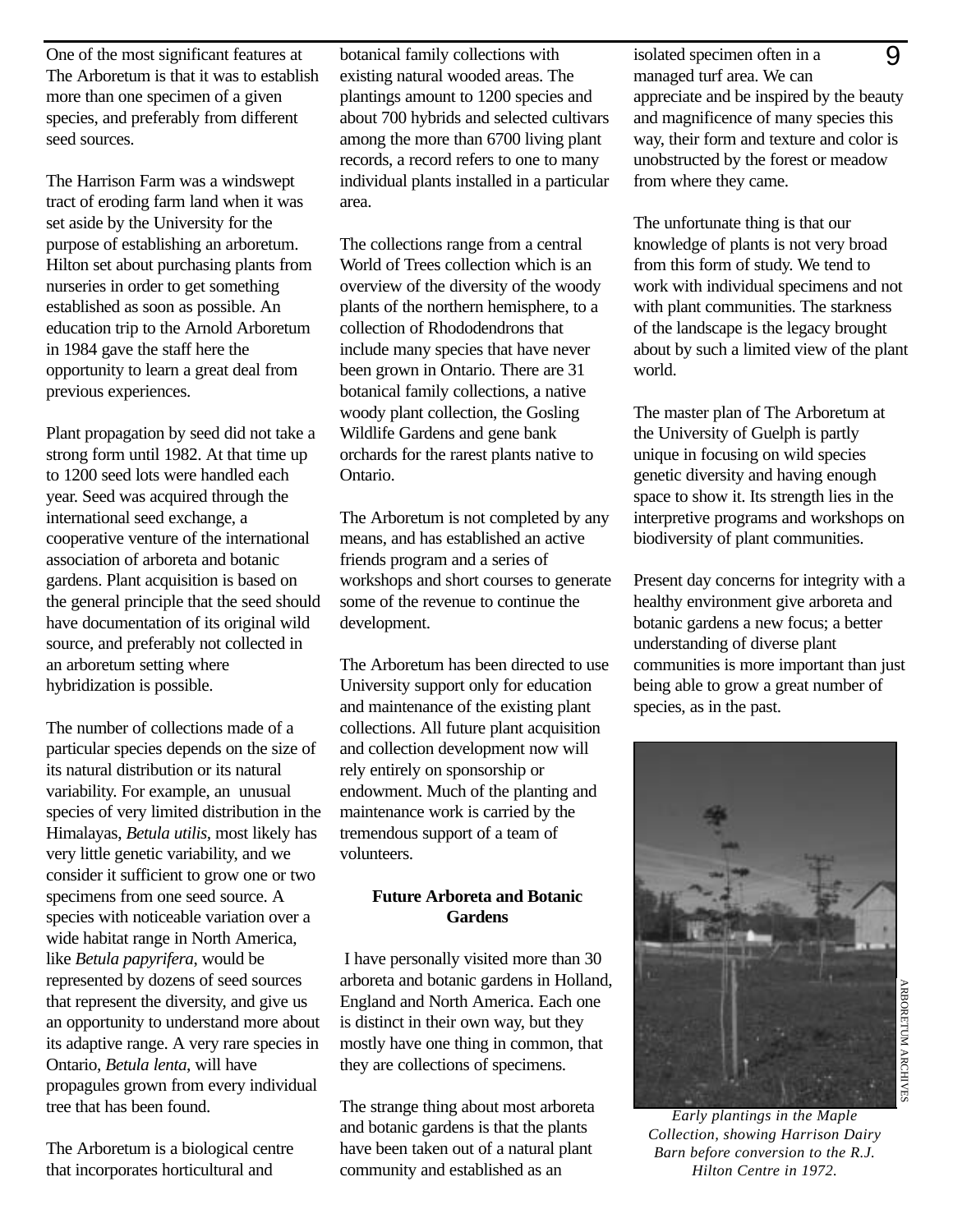### 10 **- The Arboretum Gratefully Acknowledges -**

Life time FRIENDS will be listed in the next issue of the Green Web. (+ deceased)

The following donations were made in the time period of **August 1 - December 31, 2003.**

### **ANNUAL FRIENDS**

#### **POPLAR**

Alvin & Margarete Gillies

#### **LOCUST**

Sarah Abell Ken & Betty Aitken David Alexander Donald & Carole Bates Judy Brisson & Roger Pace June Bushell Kenneth J. Chambers Janet E. Chappell Mary DeGunst Marleigh Demelis John & Susan Devaney Peter Dunkerley Ardale Ellis Tim & Rosemary France Ruth Geddes Leland Gosselin

Donations may be made payable to The Arboretum, University of Guelph. Donors will receive a tax receipt, and donations will apply toward membership in the giving clubs of the university. These are as follows:

Dean's Circle (\$500 to \$999) Century Club (\$100 to \$499)

Governors' Council (\$10,000 or more) Chancellor's Circle (\$5,000 to \$9,999) President's Council (\$1,000 to \$4,999)

For more information on named gifts and memorials, please contact Prof. Alan Watson at 519-824-4120, ext. 52356 or awatson@uoguelph.ca .

W. Gordon Graham Bernard & Barbara Gutsell Robert & Nancy Haig Robert & Helen Hansen David Hopkins Allison Huntley Alexandra Hurst M. Burton Keffer Dick Kock Gerald & Mary Ann Lapensee R. David Linn Ken Lund Archibald MacKinnon Blair & Elizabeth MacNeill Nancy McPherson-Ball Betty Morton Gord Overend June Palmer



*The David G. Porter Memorial Japanese Garden.*

Allan Phoenix E.M. Mae Potton Roxana Rochon Stephen and Patricia Salt Henry & Annabel Sissons Don & Ann Smith Margaret Taylor Norman Taylor Gwen Thompson Margaret Wade William & Marie Wardrope Victor & Georgina Watson Frank & Janna Webster Robert & Mary Westoby Marion Wilke George Wilms Harry Wyma

#### **DESIGNATED DONATIONS**

**ENTRANCE WALK GARDEN** Gordon and Ruth Baker Wright

**AUXILIARY** Billie Bridgman

**CHILDREN'S THEATRE** Gerry Davidson The Hock Shop

**DAVID G. PORTER MEMORIAL JAPANESE GARDEN** Roberta Porter

**DEDICATION TREES AND BENCHES Jordan C. Camble Tree** Manuel & Denice Camble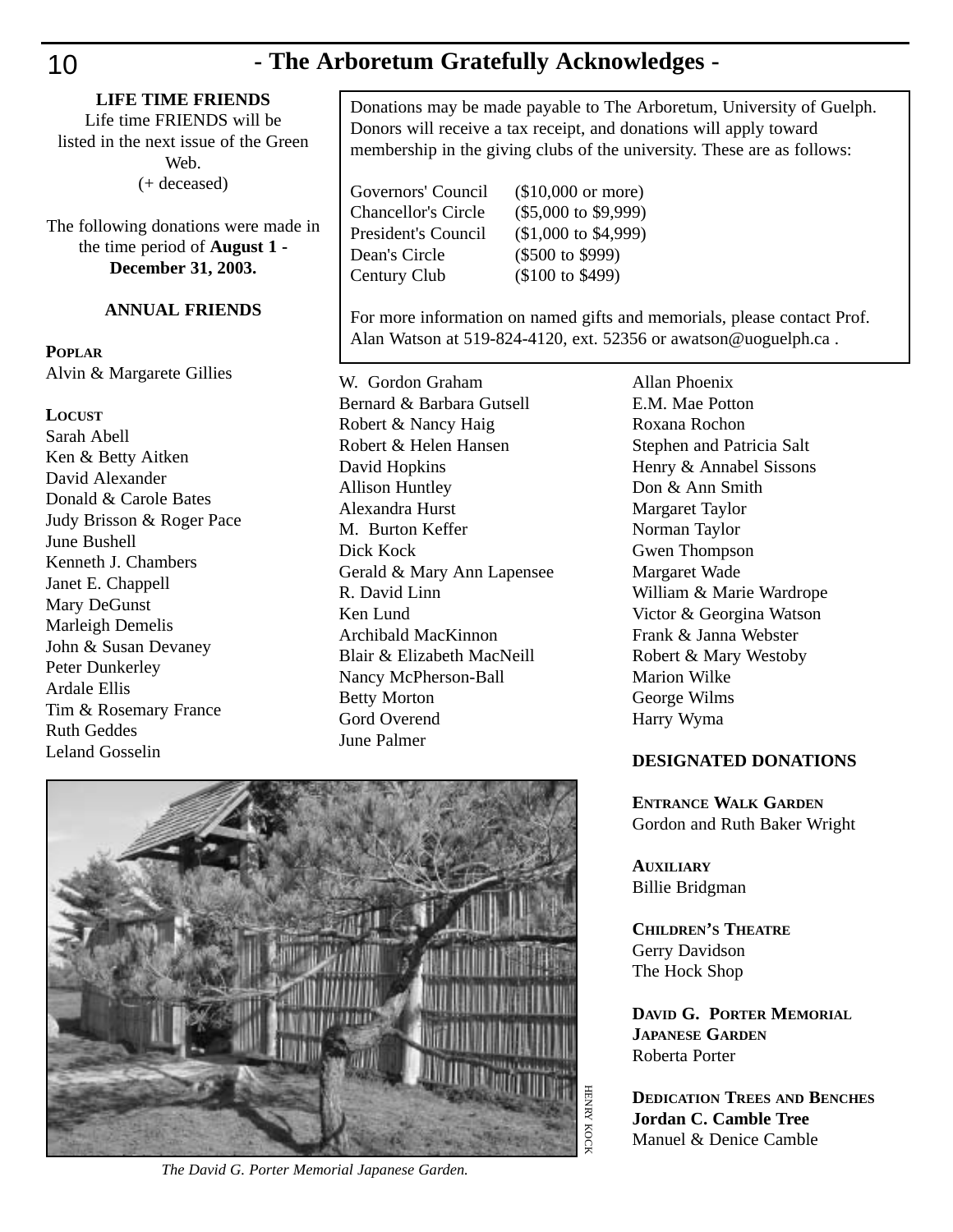

*The Roy Hammond Dedication Bench.*

**Alexandra Topper Dixon Tree** Joyce Topper **William Girling Bench** Sylvia Watson **Lynn Holland Tree** Paul Holland **Louis Le Pan Plunkett Tree** Berit Plunkett **Ruth Tucker Bench** Pat Tucker **The Williams' Tree** Tim Williams & Bianca Bertrand

#### **DEVELOPMENT**

- Ellen Arthur B. Harry Barrett Judy Brisson & Roger Pace Kathleen Brown Ross Butler William & Jacqueline Caccavella Marleigh Demelis William Fyfe Gilbert McIntyre & Son Funeral Home and Chapel Guelph Field Naturalists Rob & Carla Guthrie Kenneth Hammond Happy Hoofers William & Joyce Hill Marilyn Homewood David Hopkins Esme Hunt Erik Jorgensen Tony Jovan
- Janine Loring Kenneth Mitchell Gord Overend Moira A. Parent Joy Ryan G. Edward Starling Desna Sulway Thomas Synnott Janet Wardlaw Frank & Janna Webster Krassimir Yankulov

**EDNA AND FRANK C. MILLER ENGLISH GARDEN** Nancy Caspers Tom Young

#### **ELM RECOVERY PROJECT**

Canadian Organic Growers - Wentworth Burlington Ann Collins Don & Ann Estill Helen Rykens Ronald & Elizabeth Taborek Elaine Wakelin Wittington Properties Limited

**THE ARBORETUM ENDOWMENT** Marie Bilaniuk M. Phyllis Straby

**GOSLING WILDLIFE GARDENS Phyllis Mary Oughton Memorial** Jeremy Vaughan

**GROUNDS** Ben & Norma Fear

**HOSPICE LILAC GARDEN** Hospice Wellington

**ITALIAN GARDEN** Anna Chandler Rob & Carla Guthrie

**LAWRENCE KERR MEMORIAL** Elaine Duffy

**MEMORIALS** Julia Ackroyd Jean Alexander Beverley Healy

**NATIVE TREES OF ONTARIO** William Harley

**OAC '56 PARK IN THE GARDEN** OAC '56

**WILD GOOSE WOODS** Ann Gibbins

#### **Thank you to all of our Wall-Custance Memorial Forest donors.**

Every effort has been made to acknowledge each donation. If you find that your name is missing, kindly inform us and the oversight will be corrected in the next issue of *The Green Web*. Thanks for your support.

#### **Planned Giving & Estate Planning**

The Arboretum has received many important gifts through will bequests and insurance. We would be pleased to provide you with information about making a willed bequest or insurance gift to help build The Arboretum. Please call The Arboretum 519- 824-4120 ext. 52358 to receive information on planned giving.